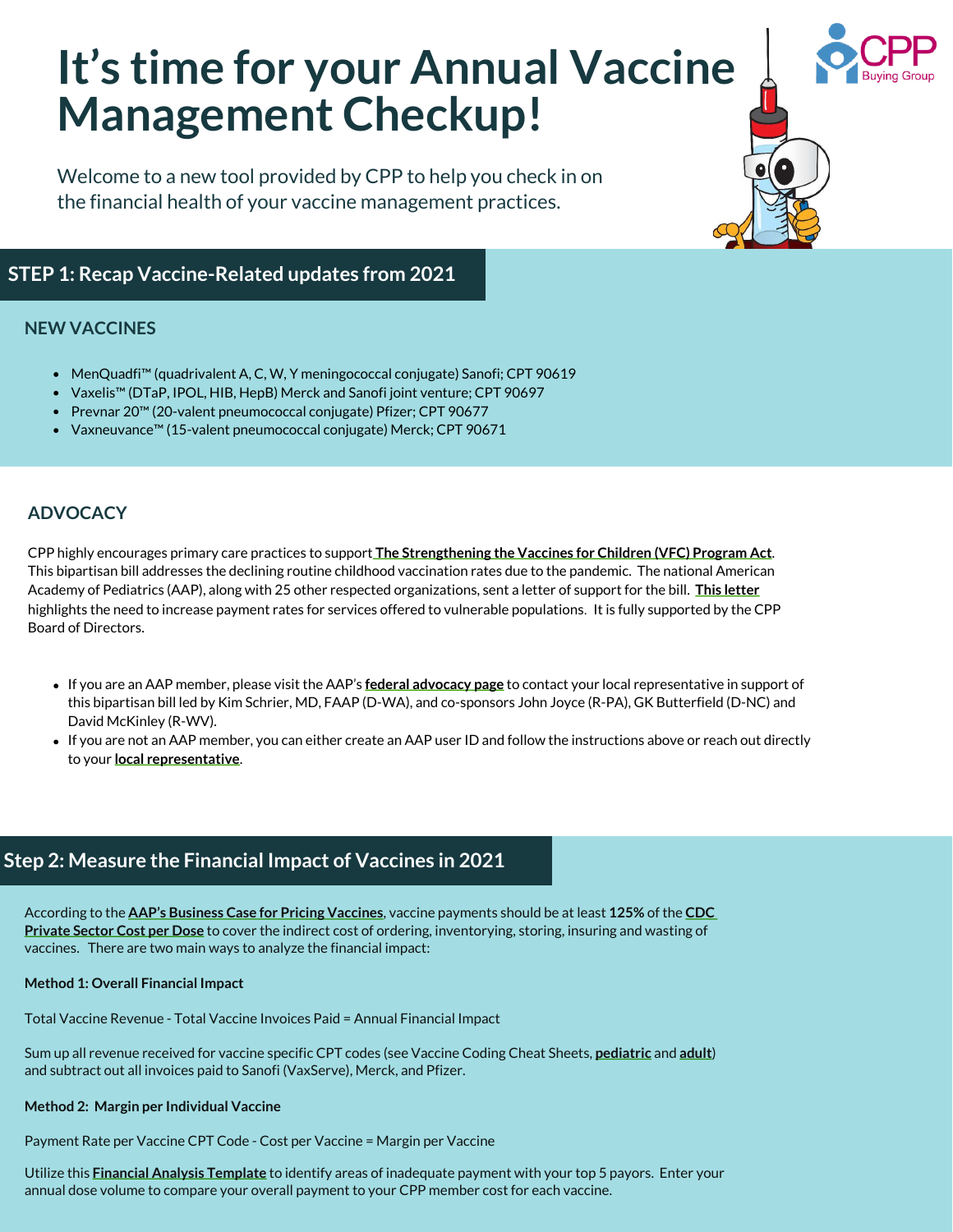- Participate in **CPP's Vaccine Management Survey** coming in June 2022 to help your practice verify vaccine payment rates keep up  $\bullet$ with manufacturer price increases each year. Keep an eye on your email inbox for more information!
- Boost immunization rates and **earn a grant up to \$1,000** through **[CPP's 2nd Dose Grant Program](https://www.cppdocs.org/savings-benefits/2nd-dose-grant-program/)**.
- **Stay up to date** on all things related to vaccine management by subscribing to CPP's e-newsletter (**[Vaccine Vitals](https://www.cppdocs.org/vaccine-vitals/)**), follow the CPP **[blog](https://www.cppdocs.org/blog/)** and join our **[LinkedIn group](https://www.linkedin.com/company/cpp-buying-group/)**.

# **…OR Identify and Remedy Areas of Concern**

#### **Are certain payors underpaying for specific vaccines?**

- Determine what the payor is using as a benchmark for payments (ASP, AWP, WAC, CDC Private Sector List Price) for comparison purposes.
- $\bullet$  The payor could be 'over-compensating' on payments for the vaccine administration codes (90460, 90461, 90471 90474), or other E&M codes to make up for this gap.
- Verify that the vaccine admin codes for this payor are being paid above other payors.
- Verify that payments for vaccine administration and/or E&M codes for this payor offsets their lower-than-normal vaccine payments.
- [Talk to your payors about adequate payment rates using the](https://www.cppdocs.org/vendor-price-change-tools/) **[AAP Business Case for Pricing Vaccines](https://www.hhs.gov/sites/default/files/tab_10.11_adult_financing_business_case_for_providing_vaccines.pdf)** and this **Appeal Letter Template**

#### **Is there a single vaccine that is consistently underpaid by all payors?**

- Make sure your fee schedule is up to date. Rates can be set above your highest payor's payment rate for each vaccine.
- Ensure you use the correct CPT codes by comparing the CPT codes you are using with our Vaccine Coding Cheat Sheets, **[pediatric](https://www.cppdocs.org/resources/coding/)** and **[adult](https://www.cppdocs.org/resources/coding/)**.

#### **Is there a mismatch between your per dose cost and what you actually paid?**

- Check your invoices to ensure you are getting the CPP member on-invoice discount and manufacturer discounts (i.e. prompt pay). **[Contact CPP](mailto:cpp@nationwidechildrens.org?subject=member pricing sheets)** for the most current member pricing sheets.
- Refer to the **[CPP Purchasing Guide](https://www.cppdocs.org/wp-content/uploads/2022/01/CPP-Magnet-New.pdf)** to ensure you're purchasing in a way that maximizes discounts and for help correcting pricing issues with the vaccine manufacturers.
- Maximize payment terms and other benefits by paying with a credit card. See this **[Credit Card Comparison](https://www.cppdocs.org/wp-content/uploads/2022/03/Credit-Card-Options-for-Your-Practice.pdf)** to explore the benefits of paying for vaccines with a credit card.

#### **Does your margin for each individual vaccine appear favorable but overall, total vaccine invoices paid exceeded vaccine payments received?**

- You may have an inventory issue where there is too much wastage. Maintain a wastage log to see if it exceeds the 5% benchmark.
- Billing opportunities could be missed due to improper documentation. Audit a vaccine lot from inventory by pulling a specific lot number, see which patients received those doses, and pull the claim to see what you got paid. If your EMR or Practice Management system doesn't already do this, track it manually until you are confident the process is working.
- Perform inventory reconciliation more often using this **inventory reconciliation** sheet to determine where inventory leaks may be occurring.

## **Did you have a temperature excursion and lose some vaccine inventory due to spoilage?**

- Hold onto inventory until it expires and return it to manufacturer for credit.
- **Invest in proper vaccine storage equipment and don't forget about [CPP's Vaccine Storage Equipment Grant Program](https://www.cppdocs.org/savings-benefits/vaccine-storage-equipment-grant-program/)** to help offset the cost of this investment.

## **Did you have staff turnover in 2021?**

- [Create a vaccine management training orientation guide for all new staff members by customizing this](https://www.cppdocs.org/resources/other-vaccine-management-resources/) **CPP Vaccine Management Orientation Guide** template.
- Assign a Vaccine Champion in the office to identify training gaps.